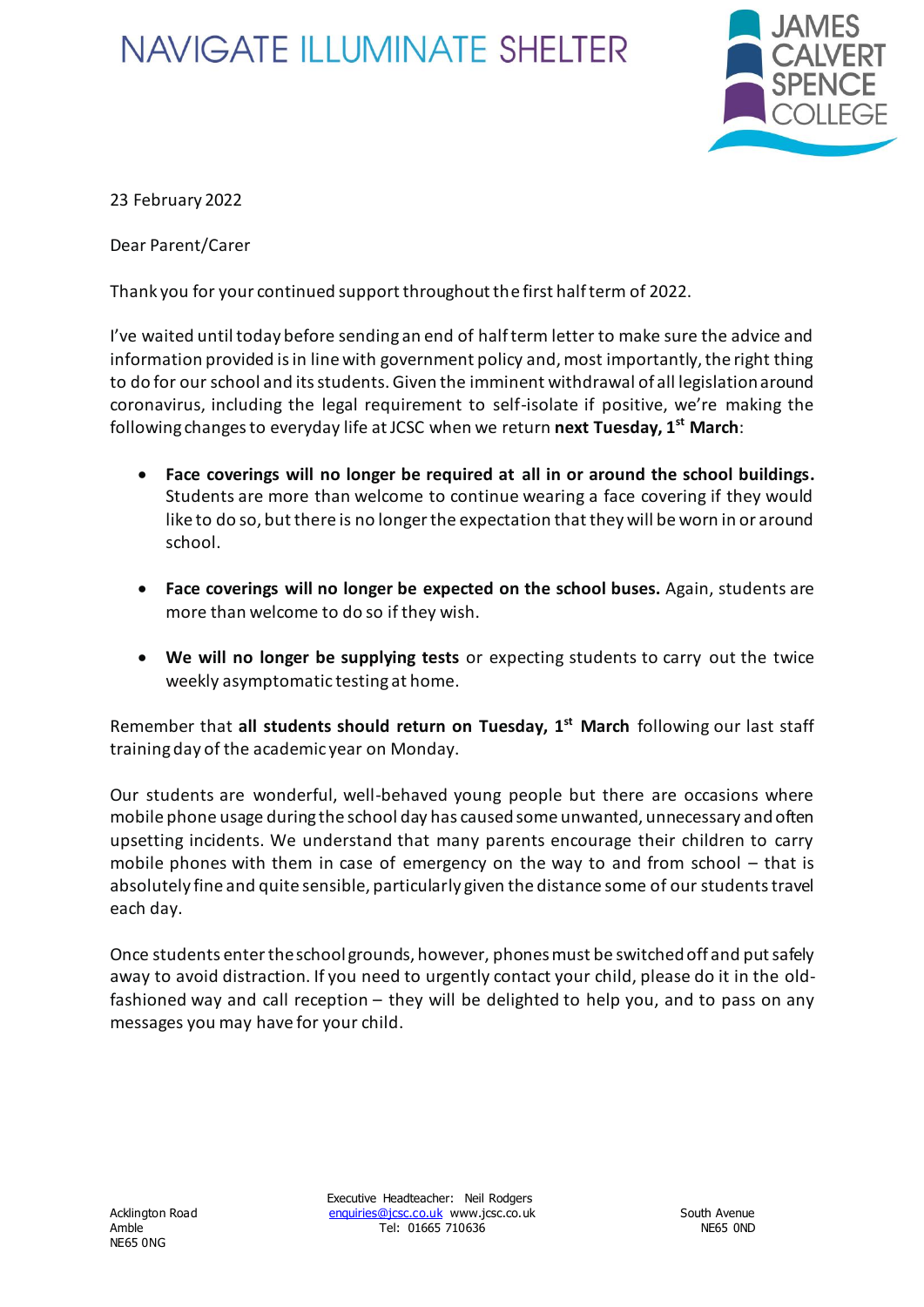## **NAVIGATE ILLUMINATE SHELTER**



Whilst the 'phone away' rule has been in place for several years, too much lesson time has been lost due to discussion about whether or not a phone is actually being used… To avoid this argument we are amending and simplifying the rule – from now on **if a phone is seen** by a member of staff, **whether or not it is being used**, it will be **confiscated** and handed to the pastoral team. In order to reclaim that phone, **parents will be asked to attend school to collect it.**

I know this will cause inconvenience to parents but that can be completely avoided by supporting us in ensuring your child is aware of the simple rule – put your phone away at the start of the school day, and keep it in your bag until you leave. Phone out? Phone gone…

You will be aware that there have been no external examinations or tests for the past two years, but SATs, GCSEs and A-levels are certain to return after the Easter break. It is more important than ever, given the disruption to learning over the past two years, that we work together to ensure students in year 6, year 11 and year 13 are as prepared as possible.

All students in year 6 are being given a Chromebook to take home and use as a revision tool, with work set by their teachers using online resources and Google Classroom. They are also actively encouraged to use them regularly to brush up on their arithmetic, multiplication tables, spellings, punctuation and grammar amongst other things. If you have a child in year 6 and they haven't received their Chromebook, please follow this link to register for a virtual [meeting with Mr Nisbet on Monday 28th February at 6pm,](https://forms.office.com/Pages/ResponsePage.aspx?id=DPahrxLBiUe50sRrwmHy3mHA8rQ3nHdLjIOKA67l0VdUMTRXVlk3RjMzMTUwWTZYNUJKM0tKUTBSRC4u) where he will tell you all about this innovative scheme.

Year 11 and year 13 students will be given the opportunity to attend revision sessions and will certainly be given focused revision tasks to complete in the run-up to their exams. Thank you for supporting us in ensuring your child is entirely focused on their studies for what is now a relatively short space of time, but which could make so much difference to their life chances if well used. If you would like any information on how to help your child through the coming weeks and months, please do get in touch.

Miss Holmes will begin her maternity leave any day now and we are having to move some teaching staff around after half term in order to accommodate her absence:

- Mr Eyeington will teach Miss Holmes' A-level English Literature groups, with Mrs Mavin taking some of Mr Eyeington's history classes in years 8 and 9
- Miss Morley will move from the lower school site to the upper school site, and her English groups in years 6 and 7 will be taught by Miss Middleton
- Miss Middleton's class will be taken by Miss Armstrong, and we welcome a new member of staff into year 5, Mrs Courtnage who will teach Miss Armstrong's class